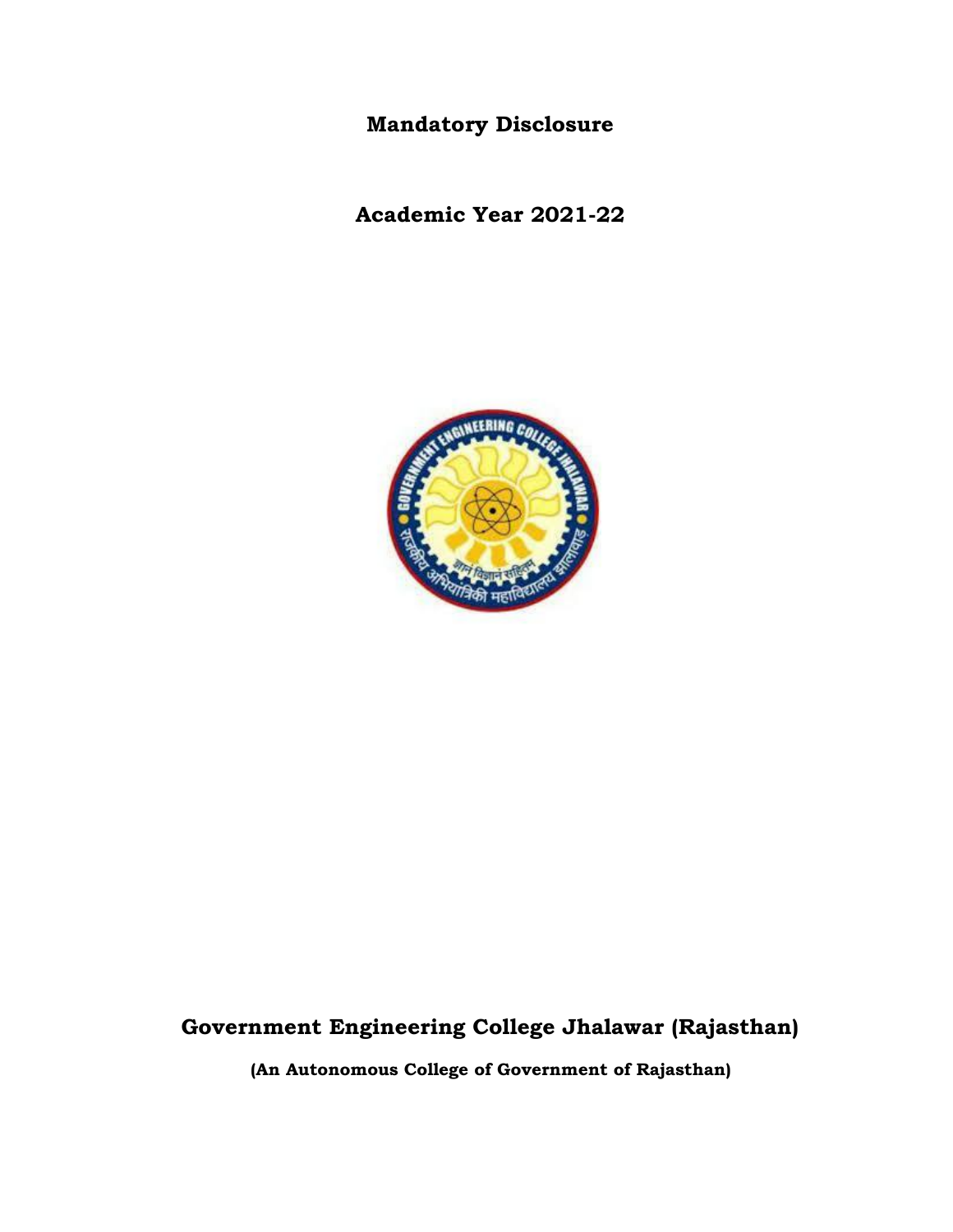- **1. AICTE PERMANENT ID** 1-3978961
- **2. Land Registered in the name of -** Government Engineering College Jhalawar
- **3. Land Registration Date –** 21/03/2006
- **4. Land Situated at** Village Chandloi, Sunel Road, District Jhalawar, Rajasthan
- **5. Total Area of Land (in acres) –** 45
- **6. Number of Pieces** 02
- **7. Ownership or Government/Private Lease** Government Land
- **8. Latitude and Longitude** -24.36.0 and 76.9.0
- **9. Land Use Certificate Issuing Authority** Dy Secretrary Revenue Dept.,GoR

#### **10. Institutional Details**

- **a.** Name of the College: Government Engineering College Jhalawar
- **b.** Address of the College: Village- Chandloi , Sunel Road , Jhalrapatan, Jhalawar, Rajasthan **c.**
- **d.** City & Pin code: Jhalawar 326023
- **e.** State: Rajasthan
- **f.** Phone number with STD code: 07432- 242810, 242812
- **g.** Office hours of the College: 09.00AM to 04.00 PM
- **h.** Academic hours of the College: 09.00AM to 04.00 PM
- i. Email: [principalgecj@gmail.com](mailto:principalgecj@gmail.com)
- j. Website: [www.gecj.ac.in](http://www.gecj.ac.in/)
- **k.** Nearest Railway Station (distance in km): Jhalawar City (13 km)
- **l.** Nearest Airport (distance in km): Jaipur (330 km)

### **11. Type of Institution**

- **a.** Type of Institution: Government Engineering College, An Autonomous College of Government of Rajasthan
- **b.** Category (1) of the Institution: Non-Minority
- **c.** Category (2) of the Institution: Co-Ed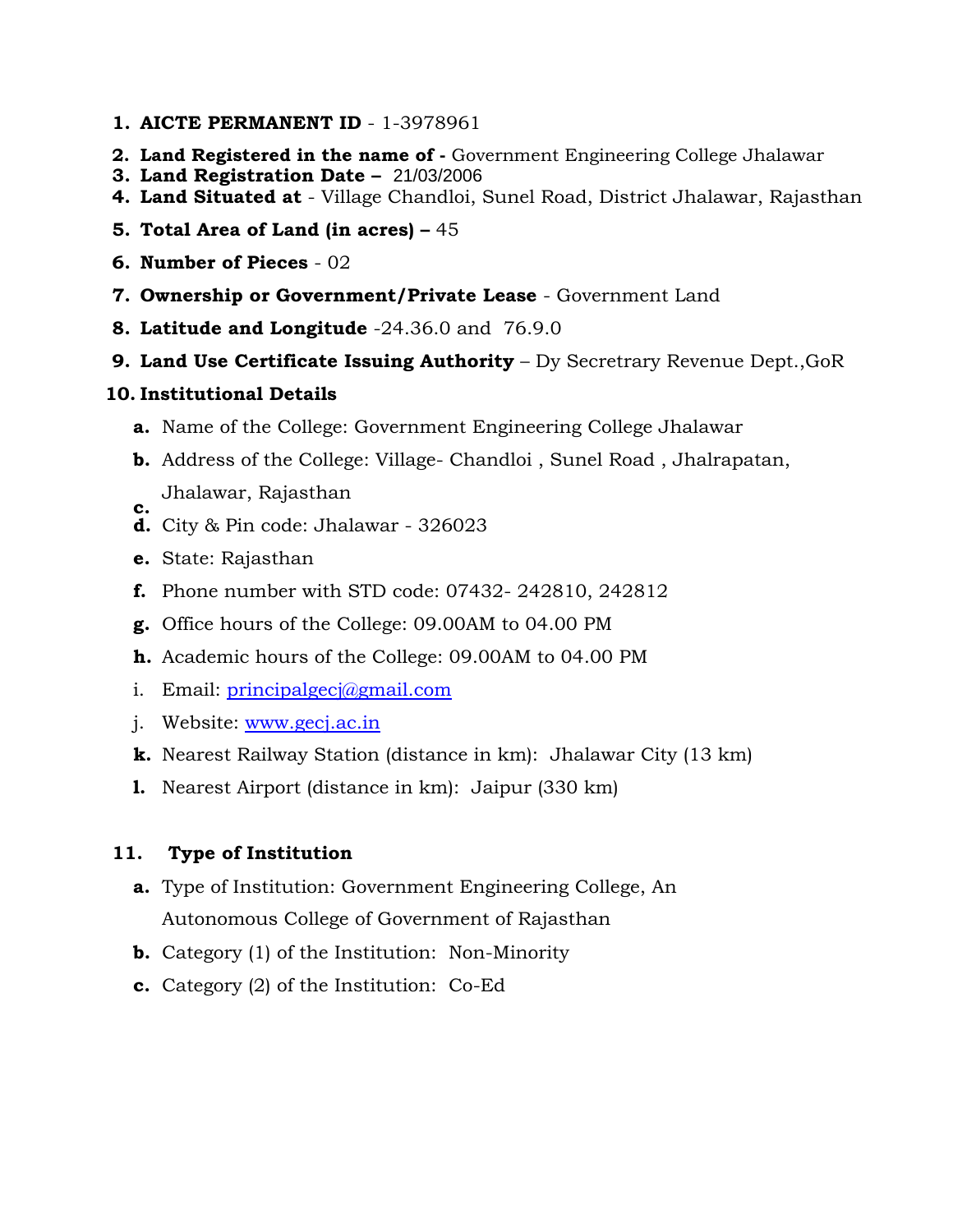#### **12. Information regarding Affiliating University:**

The College is affiliated to Rajasthan Technical University (RTU) Kota. RTU Kota was established as the first government technical university in the state of Rajasthan.

- **a.** RTU is located in the district of Kota. It was established in 2006 by the Government of Rajasthan to enhance the technical education in the state.
- **b.** The university has been established in the campus of University College of Engineering, Kota (previously known as Engineering College, Kota), which is located on Rawatbhata Road, about 14 kms from Kota Railway Station and 10 kms from Kota Bus Stand.
- **c.** The University currently affiliates about 112 Engineering Colleges, 5 B.Arch. Colleges, 27 MCA Colleges, 60 MBA Colleges, 48 M.Tech. Colleges, 1 M.Arch. College and 2 Hotel Management and Catering Institutes. More than 2.5 lacs students study in various institutes affiliated to the University.
- **d.** The University aims to provide quality technical education which help Rajasthan in its pursuit of technical education development and will boost technical environment in the country.
- **e.** The University offers almost all the disciplines related to technical education including Bachelor of Technology, Master of Technology, Master of Business Administration, Master of Computer Applications and Bachelor of Hotel Management and Catering Technology.
- **f.** The Honb'le Governor of Rajasthan His Excellency Shri Kalraj Mishra is the Chancellor and Prof. R. A. Gupta is the Vice-Chancellor of the University.
- **g.** Thousands of students graduate from the University every year and many attain post graduation. The University is making steady progress in developing and providing best technical environment for education and will continue to serve the nation in coming years.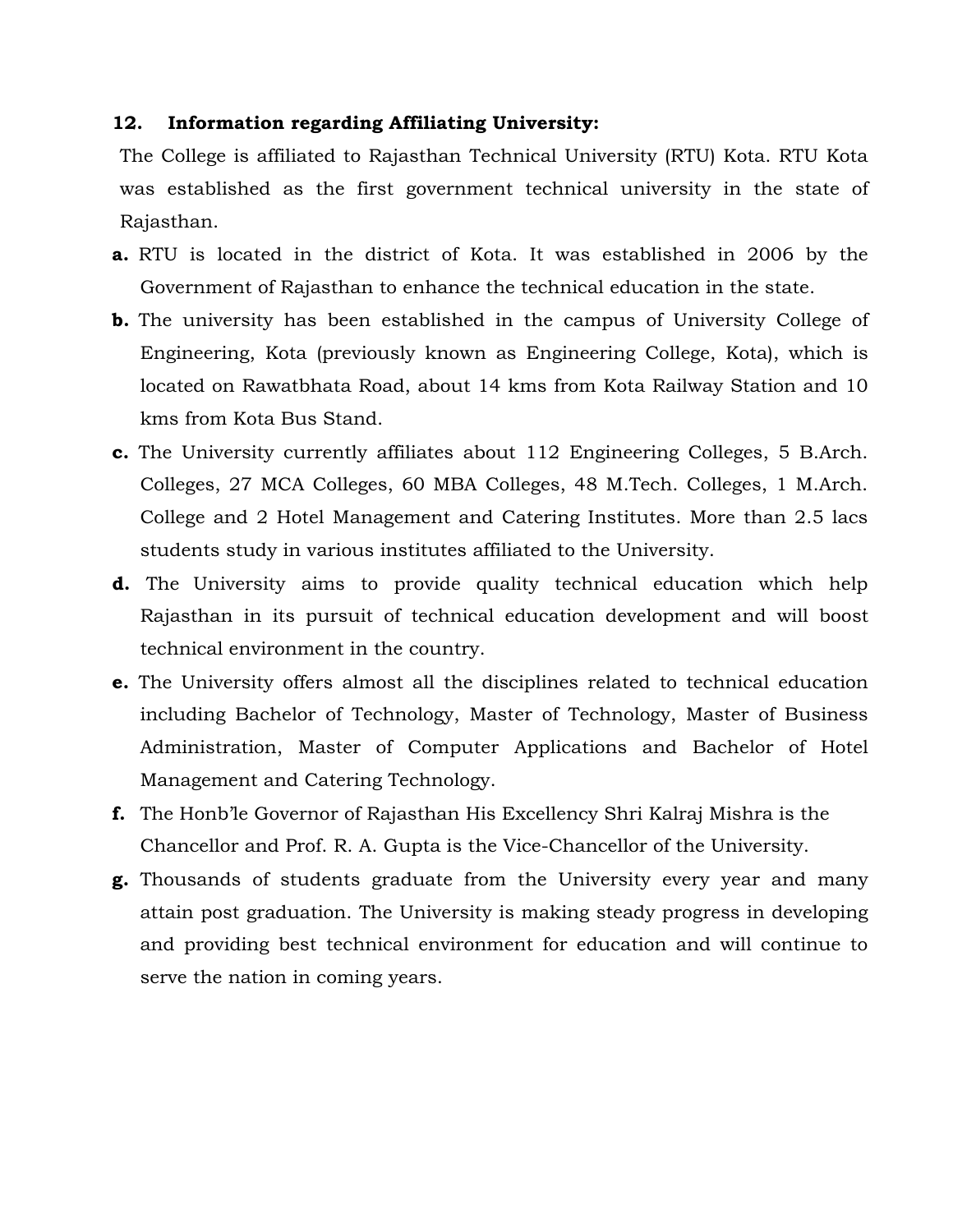### **13. Governance Structure:**

The Board of Governors of the College comprises of following officers at the level of Technical Education Department, Government of Rajasthan as well as College for administrative and academic functioning:

- 1. Dr. Shubhash Garg, Hon'ble Minister of Technical Education & President, Government Engineering College Society, Jhalawar
- 2. N. L. Meena , Principal Secretary, Technical Education, Government of Rajasthan,Jaipur
- 3. Prof. R.A. Gupta,VC,Rajasthan Technical University, Kota
- 4. Prof. Upendra Pandel,AICTE Nominee, MNIT Jaipur
- 5. Prof. Ashwani Chaturvedi ,NIT, Suratkal
- 6. Prof. J.K. Sharma, Rajasthan Technical University, Kota
- 7. Dr. Achala Nagar, Assitant Prof., Engineering College, Jhalawar
- 8. Dr. Nitin Arya , Assitant Prof., Engineering College, Jhalawar
- 9. Dr. Kartar Singh, Member Sectary & Principal, Engineering College, Jhalawar

# **14. Principal Details**

- **a.** Name of the Principal: Dr. Kartar Singh
- **b.** Exact Designation: Principal
- **c.** Phone number with STD code: 07432-242810, 242812
- d. Email: [principalgecj@gmail.com](mailto:principalgecj@gmail.com)
- **e.** Highest Degree: Ph.D.
- **f.** Field of specialization: Special Function

### **15. Organizational Structure**

The organization structure is a composition of various administrative and academic sections of the College. The hierarchical structure of major sections is shown here: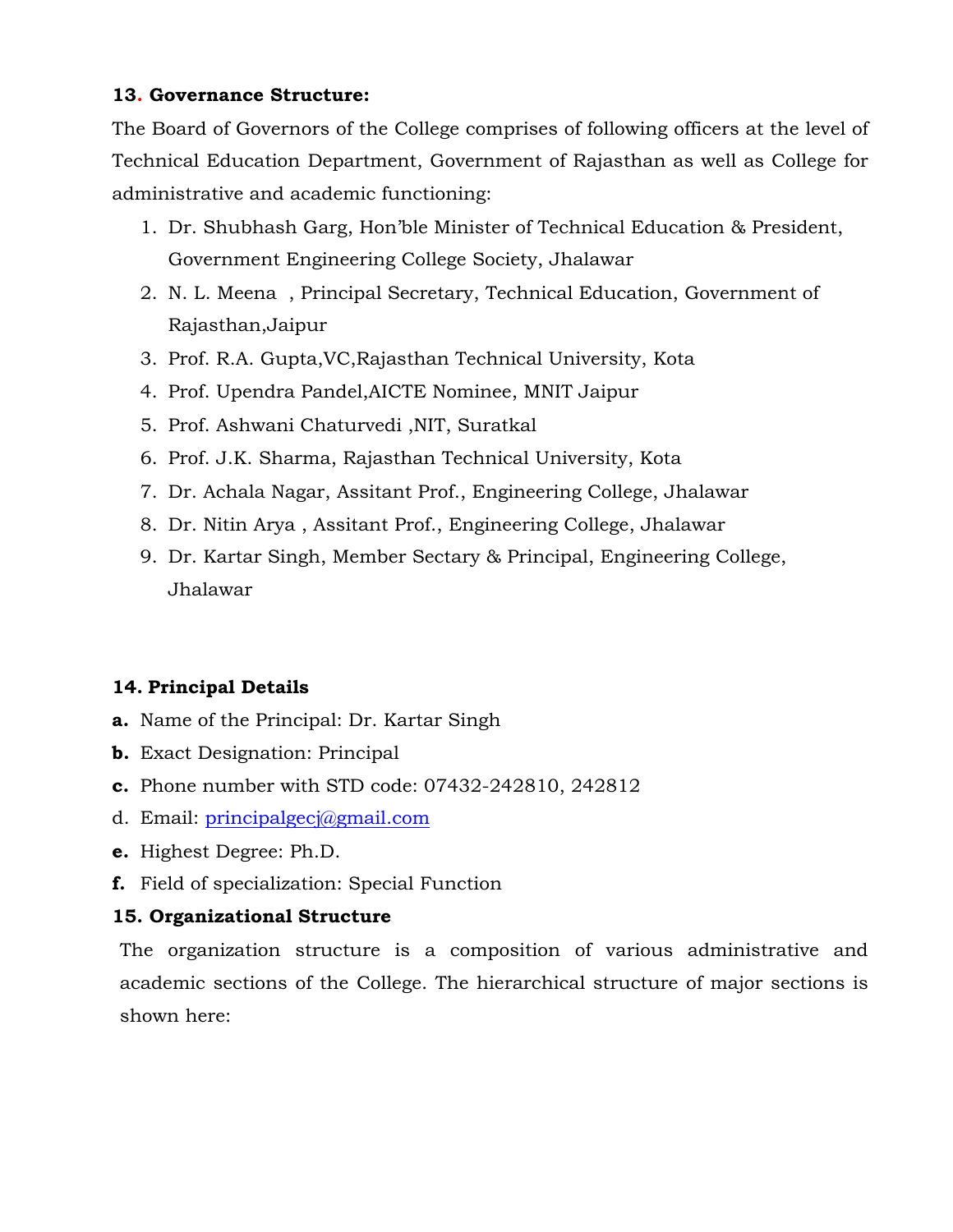

# **16. Academic Department wise Details**

# **A. Student Intake**

Student intake in the 07 academic departments of the College is detailed in the following table:

|    | S. No. Name of the Department           | <b>Student Intake</b> |
|----|-----------------------------------------|-----------------------|
| 1. | Civil Engineering                       | 60                    |
| 2. | Computer Science Engineering            | 60                    |
| 3. | <b>Information Technology</b>           | 30                    |
| 4. | <b>Electrical Engineering</b>           | 60                    |
| 5. | Electronics & Communication Engineering | 30                    |
| 6. | Mechanical Engineering                  | 60                    |
| 7. | Master of Business Administration       | 30                    |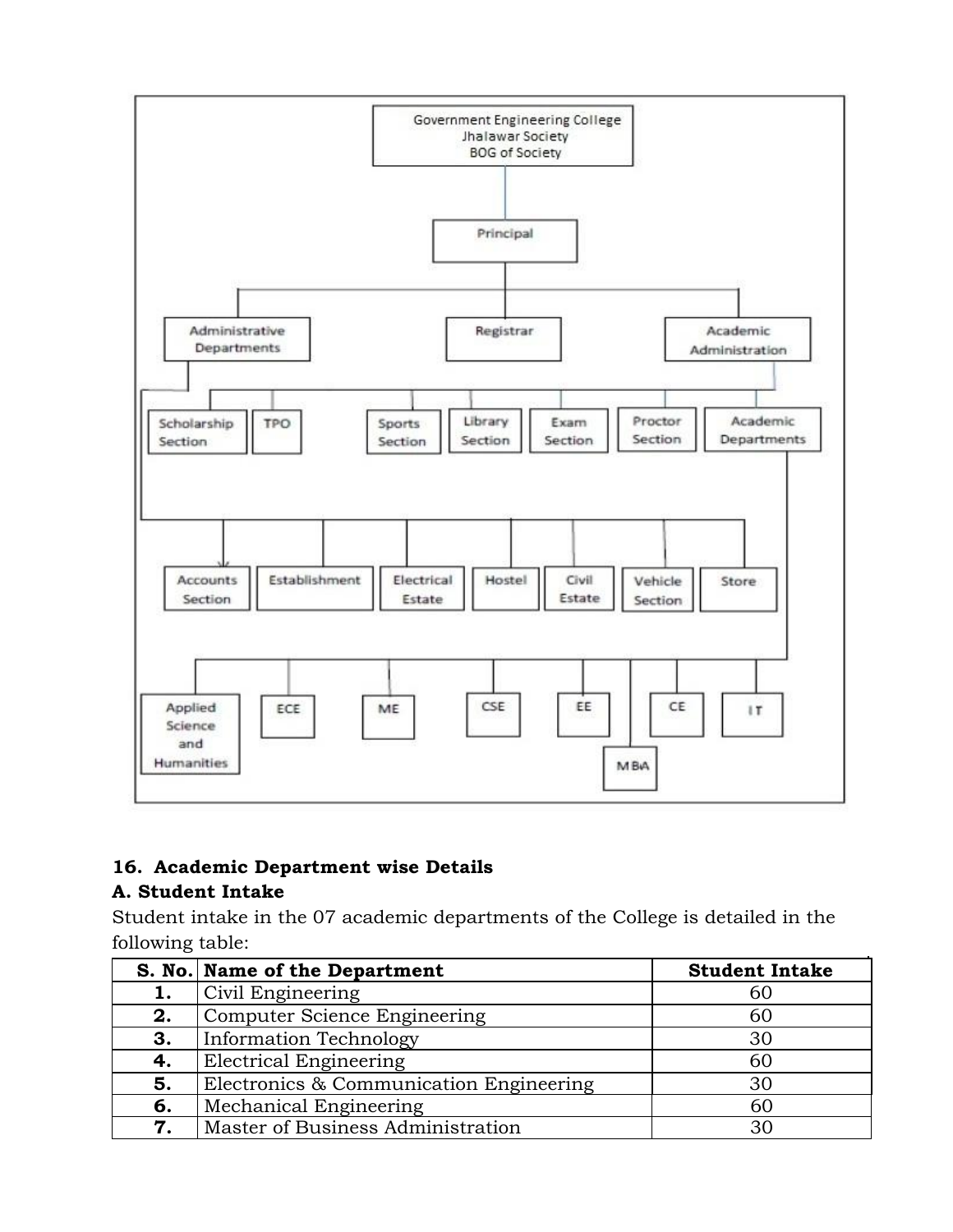### **B. Academic Departments**

All the 07 academic departments of the College have got state-of-the-art laboratories, infrastructure and highly qualified faculty members. The College is in a continuous process of enhancing its facilities and resources to facilitate one of the best quality technical educations in the state of Rajasthan to its students.

### **a. Electronics & Communication Engineering**

Department of Electronics & Communication Engineering, was established in the college in year 2007 with intake of 60 students (currently 30). Faculty details of the department are as follows:

| <b>S. No.</b> | <b>Name Of Faculty</b>                 | Designation                | Qualification | Date of Joining |
|---------------|----------------------------------------|----------------------------|---------------|-----------------|
|               | Sh. Nitin Suyan                        | Assistant Professor        | M. Tech.      | 20.06.2008      |
| 2.            | Sh. Deepak Agarwal                     | <b>Assistant Professor</b> | M. Tech.      | 06.09.2007      |
|               | Sh. Narayan Krishan                    |                            | M. Tech.      |                 |
| 3.            | Vyas                                   | Assistant Professor        |               | 09.11.2012      |
| 4.            | Sh. Rotash Kumar                       | <b>Assistant Professor</b> | M. Tech.      | 09.11.2012      |
|               | Sh. Bhuvnesh Kumar Assistant Professor |                            | M. Tech.      |                 |
| 5.            | Sharma                                 |                            |               | 19.07.2008      |
| 6.            | Mayank Mewara                          | <b>Assistant Professor</b> | M. Tech.      | 08.11.2012      |

### **b. Electrical Engineering**

Department of Electrical Engineering was established in the College in year 2009 with an intake of 60 students. Faculty details of the department are as follows:

| S. No. | <b>Name Of Faculty</b> | Designation         | Qualification | Date of Joining |
|--------|------------------------|---------------------|---------------|-----------------|
|        | Dr. Neeraj Garg        | Assistant Professor | Ph.D.         | 23.06.2008      |
|        |                        |                     |               |                 |
|        | Dr. Ashish             |                     |               |                 |
| 2.     | Khandelwal             | Assistant Professor | Ph.D.         | 12.11.2012      |
|        | Dr. Ajay Sharma        | Assistant Professor | Ph.D.         | 08.11.2012      |

#### **c. Mechanical Engineering**

Department of Mechanical Engineering was established in the college in year 2009 with intake of 60 students. Faculty details of the department are as

follows:

| S. No. | <b>Name Of Faculty</b> | Designation         | Qualification | Date of Joining |
|--------|------------------------|---------------------|---------------|-----------------|
| 1.     | Sh. Manoj Mittal       | Assistant Professor | M. Tech.      | 06.09.2008      |
| 2.     | Dr. Moti Lal Rinawa    | Assistant Professor | Ph.D.         | 13.06.2008      |
|        | Sh. Mahaveer           |                     |               |                 |
| J.     | Meghwanshi             | Assistant Professor | M. Tech.      | 25.06.2008      |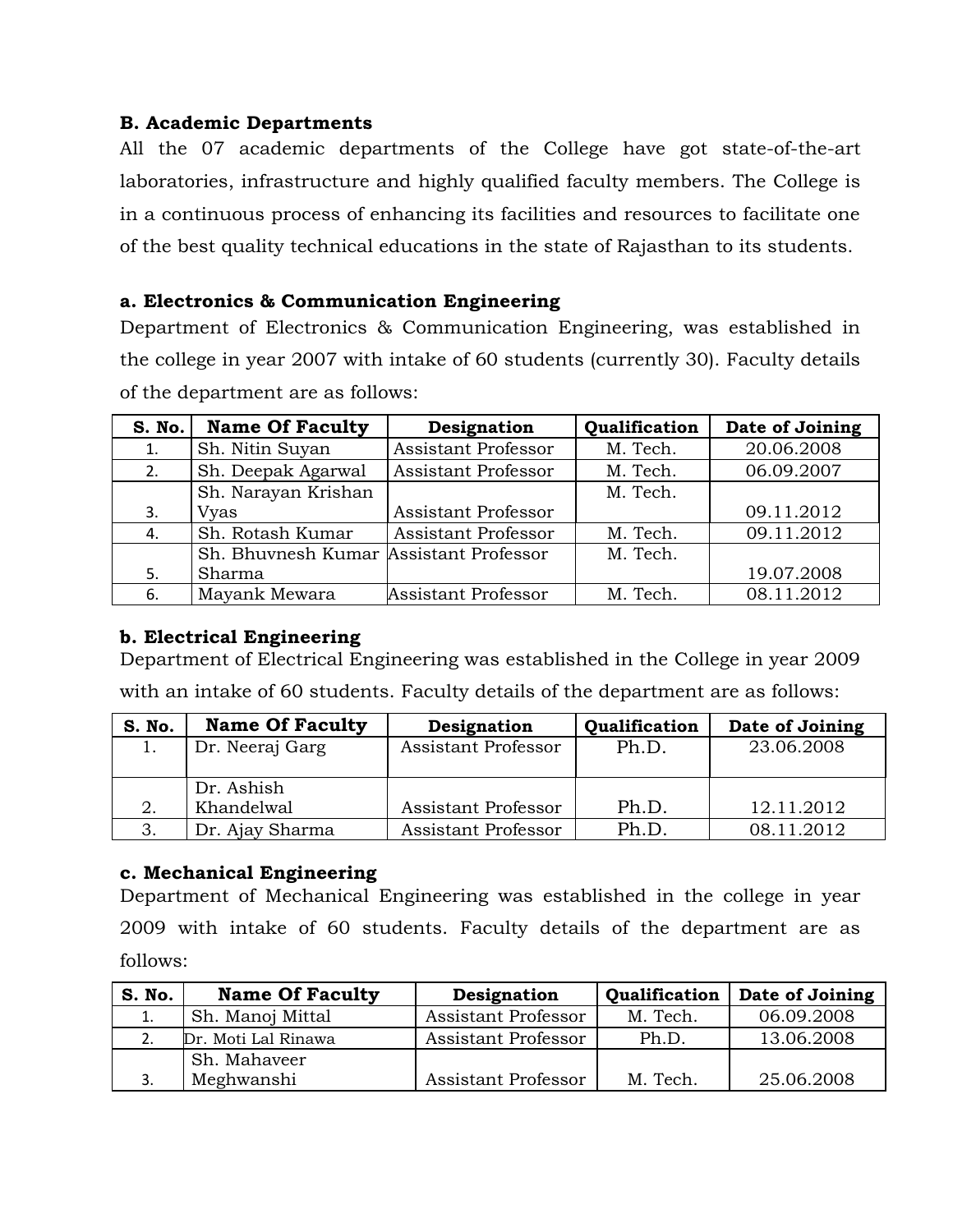### **d. Civil Engineering**

Department of Civil Engineering was established in the College in year 2007 with an intake of 60 students. The department has also been providing consultancy for industrial requirements through its most modern laboratory infrastructure. Faculty details of the department are as follows:

| S. No.   | <b>Faculty Name</b>    | Designation         | <b>Oualification</b> | Date of Joining |  |
|----------|------------------------|---------------------|----------------------|-----------------|--|
| <b>.</b> | Raineesh Sharma<br>Sh. | Assistant Professor | M.Tech.              | 17.09.2007      |  |
|          |                        |                     |                      |                 |  |

#### **e. Computer Science & Engineering**

Department of Computer Science Engineering was established in the College in year 2007 with an intake of 60 students. Faculty details of the department are as follows:

| S.<br>No. | <b>Faculty Name</b>  | Designation         | Qualification | Date of<br>Joining |
|-----------|----------------------|---------------------|---------------|--------------------|
|           | Dr. Nemi Chand Singh | Associate Professor | Ph.D.         | 11.06.2008         |
| 2.        | Dr. Ashwini Sharma   | Assistant Professor | Ph.D.         | 16.07.2008         |
|           |                      |                     | Μ.            |                    |
| 3.        | Sh. Yogesh Sharma    | Assistant Professor | Tech.         | 06.09.2007         |
|           | Sh. Sachinpal Singh  |                     |               |                    |
| 4.        | Yadav                | Assistant Professor | M. Tech.      | 08.11.2012         |
| 5.        | Sh.Ramprasad Jat     | Assistant Professor | M. Tech.      | 12.11.2012         |

### **f. Faculty of Applied Science and Humanities**

| S.  | <b>Faculty Name</b>    | Department  | Designation         | Qualificat | Date of Joining |
|-----|------------------------|-------------|---------------------|------------|-----------------|
| No. |                        |             |                     | ion        |                 |
| ī.  | Dr. Kartar Singh       | Mathematics | Assistant Professor | Ph.D.      | 01.09.2007      |
| 2.  | Dr. Nitin Arya         | Mathematics | Assistant Professor | Ph.D.      | 03.09.2007      |
| 3.  | Dr. Nidhi Bhatnagar    | English     | Assistant Professor | Ph.D.      | 21.06.2008      |
| 4.  | Dr. Achala Nagar       | Chemistry   | Assistant Professor | Ph.D.      | 01.09.2007      |
| 5.  | Dr. Sukhjinder Singh   | Humanities  | Assistant Professor | Ph.D.      | 13.06.2008      |
| 6.  | Dr. Neha Sharma        | English     | Assistant Professor | Ph.D.      | 22.09.2012      |
|     |                        |             |                     |            |                 |
| 7.  | Ms. Nikita Jain        | Mathematics | Assistant Professor | M.Phil.    | 14.06.2008      |
|     |                        | Physics     |                     |            |                 |
| 8.  | Ms Shweta Arora        |             | Assistant Professor | M.Sc       | 01.09.2007      |
|     |                        |             | Assistant Professor |            |                 |
| 9   | Dr. Gyan Prakash Joshi | Physics     |                     | Ph.D.      | 24.09.2012      |

### **g. Information Technology**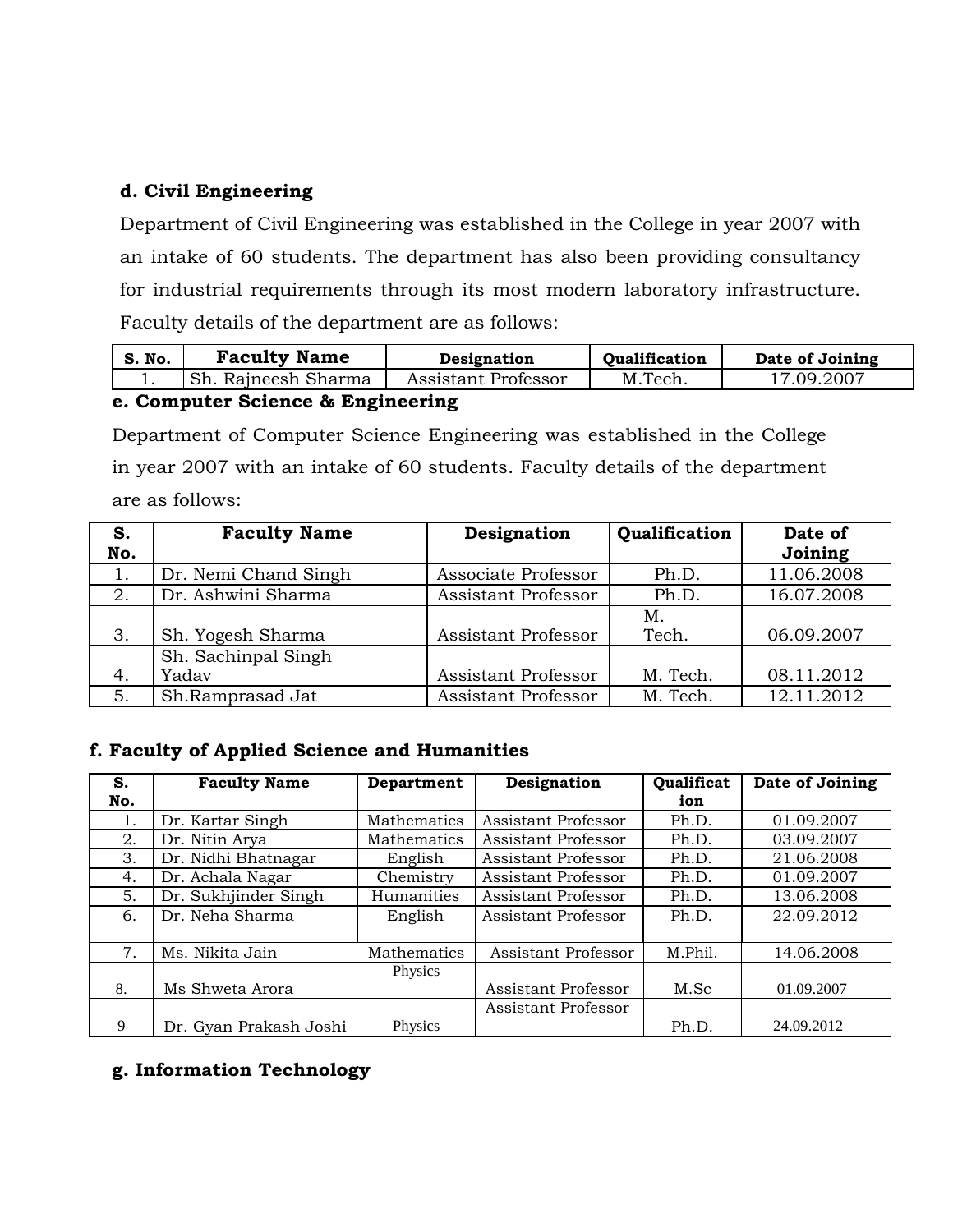Department of Information Technology was established in the College in year 2007 with an intake of 60 students (currently 30). Faculty details of the department are as follows:

| S. No. | <b>Faculty Name</b>    | Designation         | Qualification | Date of Joining |
|--------|------------------------|---------------------|---------------|-----------------|
|        | Dr. Vikas Kulshreshtha | Assistant Professor | Ph.D.         | 11.06.2008      |
| 2.     | Sh. Ved Mitra Shringi  | Assistant Professor | M.S.          | 19.11.2012      |
| 3.     | Sh. Abhishek Soni      | Assistant Professor | M.E.          | 08.11.2012      |
|        | Sh. Vishal Namdev      | Assistant Professor | M. Tech.      | 14.06.2008      |

#### **h. MBA**

Department of Master of Business Administration was established in the College in year 2008 with an intake of 60 students(currently 30). Faculty details of the department are as follows:

| S. No. | <b>Faculty Name</b>   | Designation         | Qualification | Date of Joining |
|--------|-----------------------|---------------------|---------------|-----------------|
| ᆠ.     | Ms. Aditi Dwivedi     | Assistant Professor | <b>MBA</b>    | 23.06.2008      |
|        | Sh Hitesh Sharma      | Assistant Professor | <b>MBA</b>    | 26.06.2008      |
| 3.     | Sh. Mankeshwa Saini   | Assistant Professor | <b>MBA</b>    | 24.09.2012      |
|        | Dr. Sharad Maheshwari | Associate Professor | Ph.D.         | 18.06.2008      |

### **17. Infrastructural Facilities**

The College follows AICTE norms for various categories of infrastructure like class rooms, Library, Computer Center and Hostel. Details of various available infrastructures are given here:

### **a. Lecture Room**

More than 25 lecture rooms are available in the college premises and some of these are converted into smart lecture rooms equipped with state-of-the-art interactive board, projector and other modern facilities.

#### **b. Library:**

Central Library occupies a place of pride in GECJ and is one of the most essential components to achieve the college's education mission. It is a most lively place in the campus providing a safe, comfortable and friendly environment that enables learning and enhancement of knowledge, and promotes discovery and scholarship skills. The purpose of the Central Library is to facilitate creation of most modern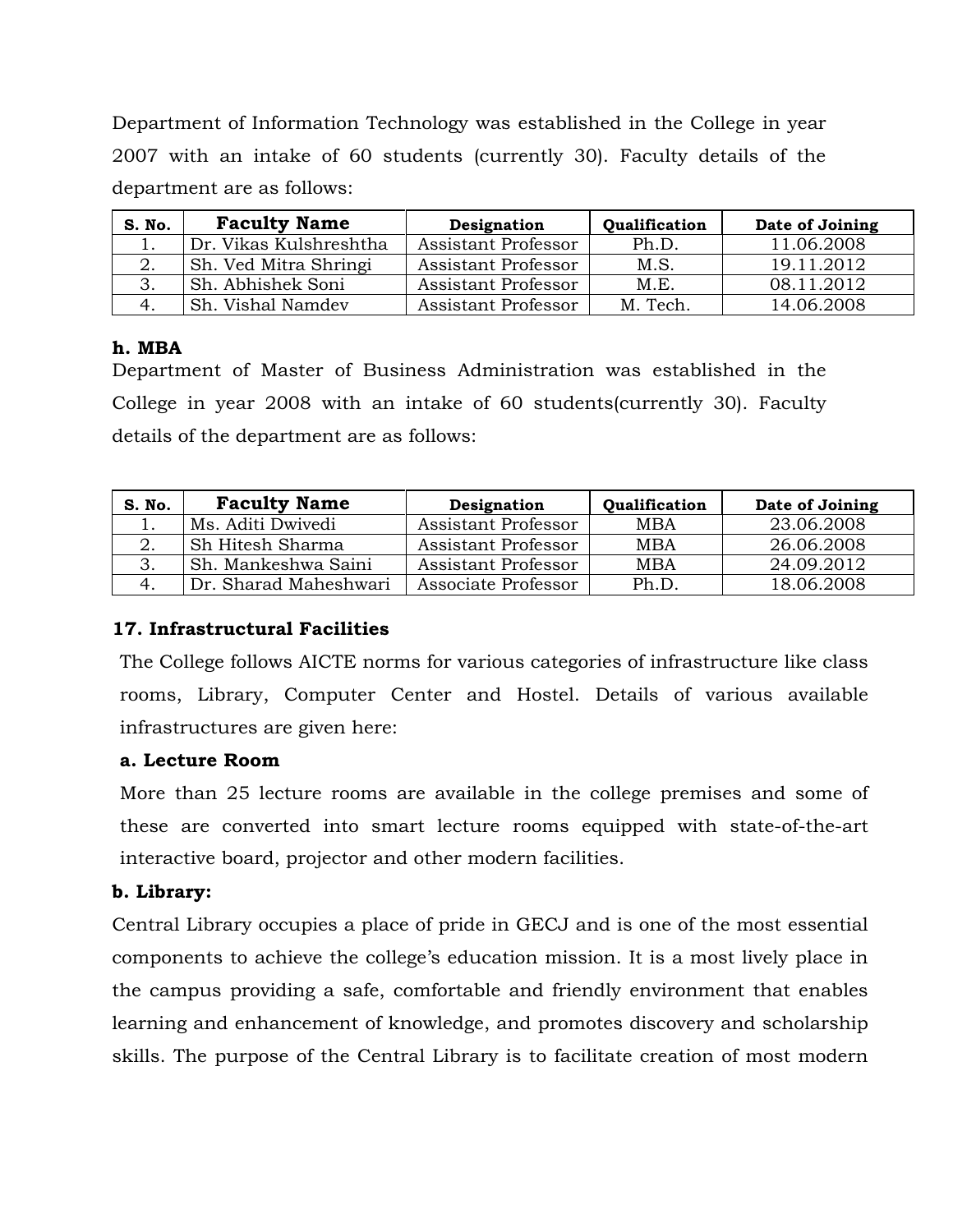fundamental knowledge through acquisition, organization and dissemination of knowledge resources and providing for value added services.

The Central Library spans a total floor area of about 450 sq. m. that combines aesthetics with utilities. The modern Library houses about 28,248 books with one online resource. The Library comes with provisions for modern facilities including Stock Section, Reference Section, and Issue Section with advanced computers and other peripherals.

The Reference section is completely open access. This section is available for reference purpose between 9.00 am to 4.00 pm on all working days and is closed on Sundays and Holidays. Xerox facility is available for readers to take hardcopy of the important literatures.

#### **c. Hostel Facilities**

The College provides separate hostel facility to its students with one boy's and one girl's hostel in the college campus. Each hostel is having a residential capacity of more than 200 students. Students are provided with almirahs, cots, tables & chairs, T.V., several sports facilities (both indoor & outdoor), 24 hrs telephone & internet facility and daily English & Hindi newspapers in both the hostels. Absolutely fresh and nutritious three meals per day & special meals on weekends are served to the students. One First Aid room and walking distance satellite hospital. The hostels have the provisions for 24 hrs security along with quarter for warden.

#### **d. Other facilities**

In addition to the above mentioned facilities, the College also has well equipped common facilities as follows:

- Board Room
- Conference Hall
- Central Workshop
- Water-tank
- Football Ground
- Cricket Ground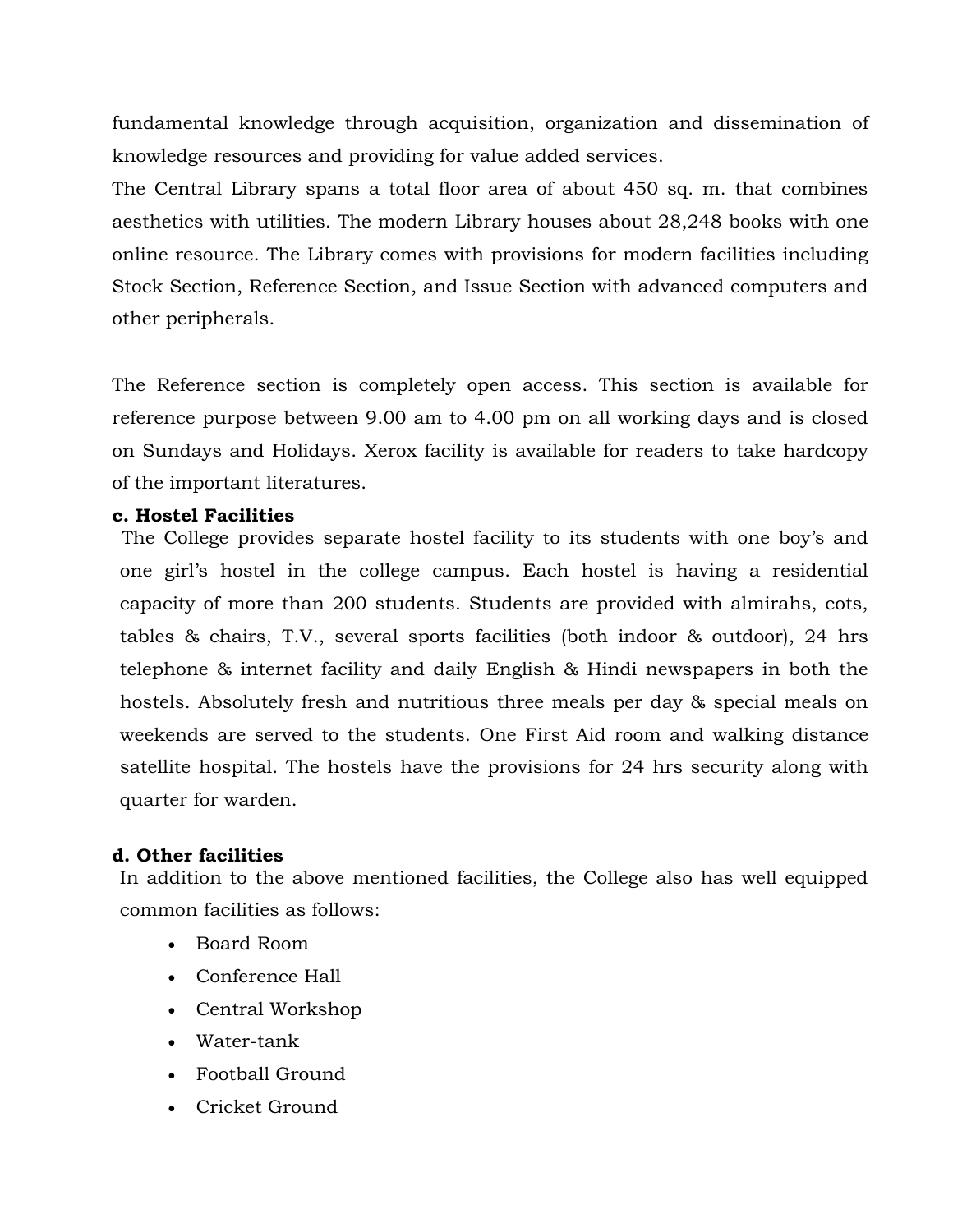- Basketball Court
- Bus Facility
- Parking
- IoT Lab
- Central Server Room
- State-of-the-art Computer Labs
- Canteen

### **18. 1. Completed Projects**

• Incubation Center

#### **18. Academic Calendar:**

Institute follows the academic calendar of its affiliating University "Rajasthan Technical University, Kota" and the calendar is published on University's website every year on commencement of the academic session.

### **20. Right to Information (RTI) Office**

As per the mandatory regulations of the state government, the College has established Right to Information Office to maintain all kind of transparency in its functioning. Dr. Ashwini Sharma, Assistant Professor, Computer Sc. & Engineering, holds the office of RTI as Public Information Officer.

#### **21. College Level Committees**

In compliance of State Government orders various committees are constituted at College level. The details of the committees are given in following tables:

| Dr. Kartar Singh, Principal |                                  |  |  |  |
|-----------------------------|----------------------------------|--|--|--|
| Sh. Manoj Mittal            | A.P, Chief Proctor, Chief Warden |  |  |  |
| Dr. Neha Sharma             | A.P. Warden Girls Hostel         |  |  |  |
| Sh. Deepak Agrawal          | A.P. Warden Boys hostel          |  |  |  |
| Dr. Achala Nagar            | A.P, FIC-Academics               |  |  |  |
| Sh. Narayan Krishan Vyas    | A.P. Proctor                     |  |  |  |
| Sh. Rajneesh Sharma         | A.P, HOD CE                      |  |  |  |
|                             |                                  |  |  |  |

#### **a. Anti-Ragging Committee**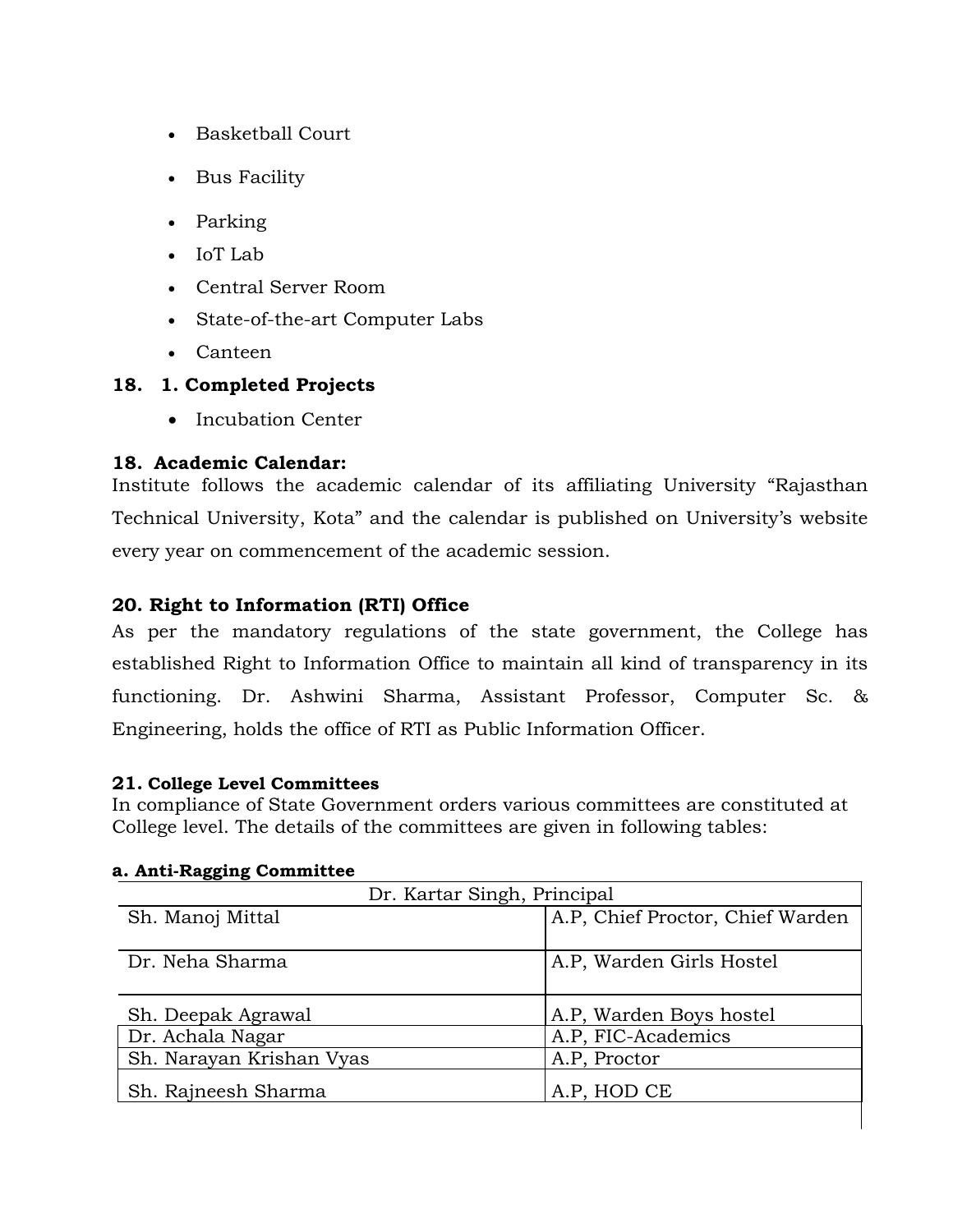| Dr. Neeraj Kumar Garg | A.P, HOD EE                   |
|-----------------------|-------------------------------|
| Sh. Yogesh Sharma     | A.P. HOD CS                   |
| Dr. Nitin Arya        | A.P, HOD App. Sc & Humanities |
| Dr. Vikas Kulshretha  | A.P, HOD IT                   |
| Sh. Nitin Kumar Suyan | A.P. HOD ECE                  |
| Dr. Moti Lal Rinawa   | A.P. HOD ME                   |
| Ms. Aditi Dwivedi     | A.P, HOD MBA                  |

### **b. SC/ST Grievance Redressal Committee**

| Sh. Mahaveer Meghwanshi, Assistant Professor | Convener |
|----------------------------------------------|----------|
| Dr. Ajay Sharma, Assistant Professor         | Member   |
| Dr. Ashish Khandelwal, Assistant Professor   | Member   |
| Ms. Nikita Jain, Assistant Professor         | Member   |

### **c. Student Grievance Redressal Committee**

| Sh. Manoj Mittal, Assistant Professor  | Convener |
|----------------------------------------|----------|
| Dr. Achala Nagar, Assistant Professor  | Member   |
| Ms. Aditi Dwivedi, Assistant Professor | Member   |

### **d. Student Counselors**

| Sh. Yogesh Sharma, Assistant Professor     | Convener |
|--------------------------------------------|----------|
| Sh. Rajneesh Sharma, Assistant Professor   | Member   |
| Dr. Neeraj Garg, Assistant Professor       | Member   |
| Dr. Motilal Rinawa, Assistant Professor    | Member   |
| Dr. Aditi Dwivedi, Assistant Professor     | Member   |
| Sh. Nitin Kumar Suyan, Assistant Professor | Member   |
| Dr. Vikas Kulshretha , Assistant Professor | Member   |

#### **22. Training and Placement Office (TPO)**

The College has established a dedicated Training and Placement Office to facilitate industry interaction and exposure to its students and for induction of the students in fairly good companies. TPO has a descent track record of placement under the headship of Shri Abhishek Soni in the capacity of Training & Placement Officer. Following is the list of companies who has been visiting the College for campus placements of students.

- 1. TCS
- 2. Capgemini
- 3. Impetus Technology Pvt Ltd
- 4. Unirely College Counselling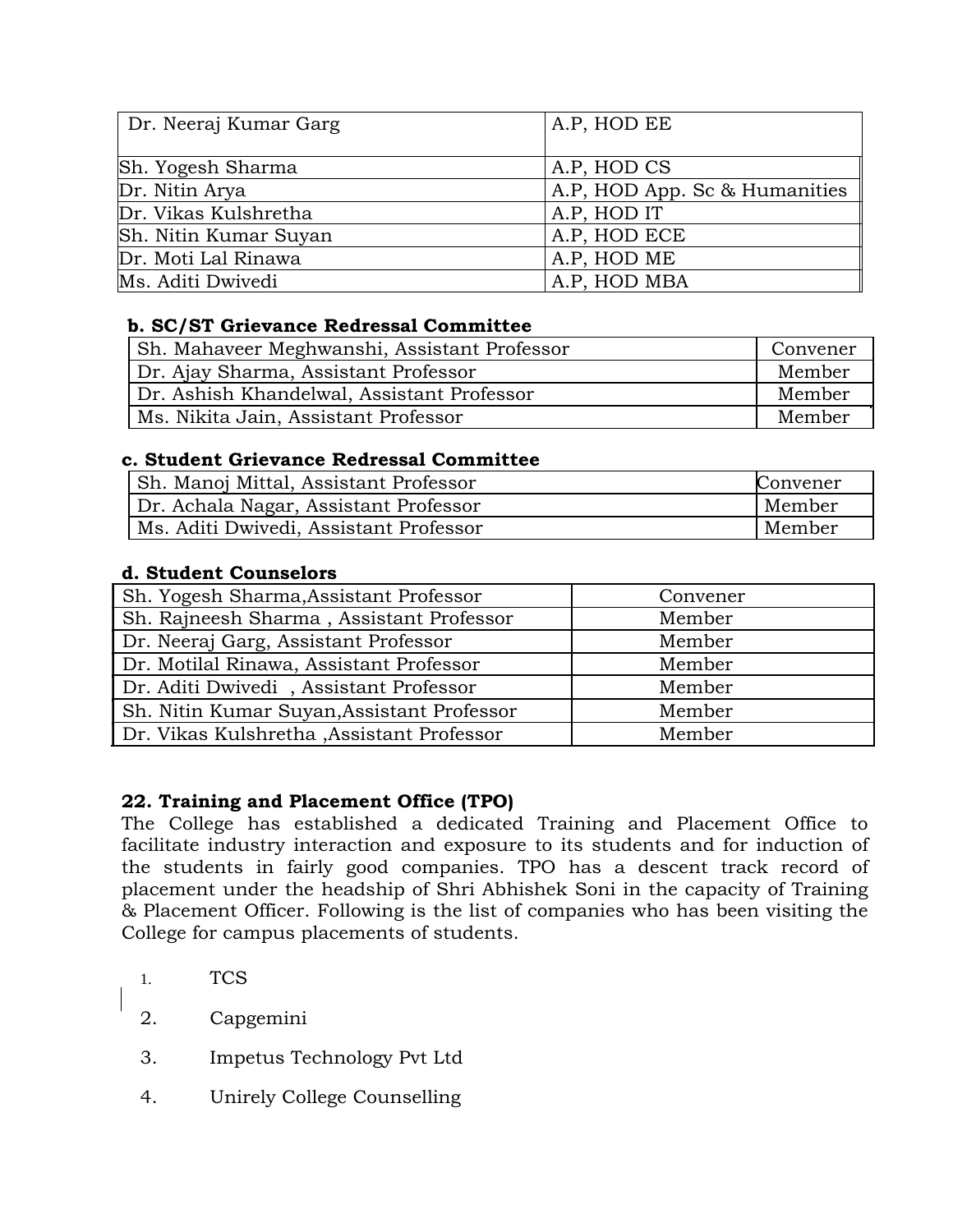| 5.  | Habile Labs. Jaipur                  |
|-----|--------------------------------------|
| 6.  | Uniworld Studios Pvt. Ltd.           |
| 7.  | Samyak Infotech Pvt. Ltd. Ahemedabad |
| 8.  | Wondor Cement, Udaipur               |
| 9.  | Secure Learning Pvt Ltd, Udaipur     |
| 10. | AKA Logistics Pvt. Ltd.              |
| 11. | Infosys                              |
| 12. | Applo Tyres, Allahabad               |
| 13. | IBM                                  |
| 14. | Byju's                               |
| 15. | <b>HCL</b> Technologies              |

Placement record of the students of different branches for the last 6 years is listed below.

| S. No. | <b>Branch</b> | <b>Session</b> |
|--------|---------------|----------------|
|        |               | 2020-21        |
|        | <b>CE</b>     |                |
| 2.     | <b>CSE</b>    |                |
| 3.     | <b>ECE</b>    |                |
| 4.     | EE            | 06             |
| 5.     | ME            | 05             |
| 6.     | IT            | 02             |
| 7.     | <b>MBA</b>    |                |
|        |               |                |

### **23. Admission Procedure**

The student intake in the college takes place in online mode through Rajasthan Engineering Admission Process (REAP). The College also allows admission of Diploma students under Lateral Entry in Engineering Program (LEEP) directly in all the available branches in second year of the B.Tech. courses.

# **24. NBA Accreditation Status**

| . Name/List of Programmes/Course Accredited | Nil |
|---------------------------------------------|-----|
|---------------------------------------------|-----|